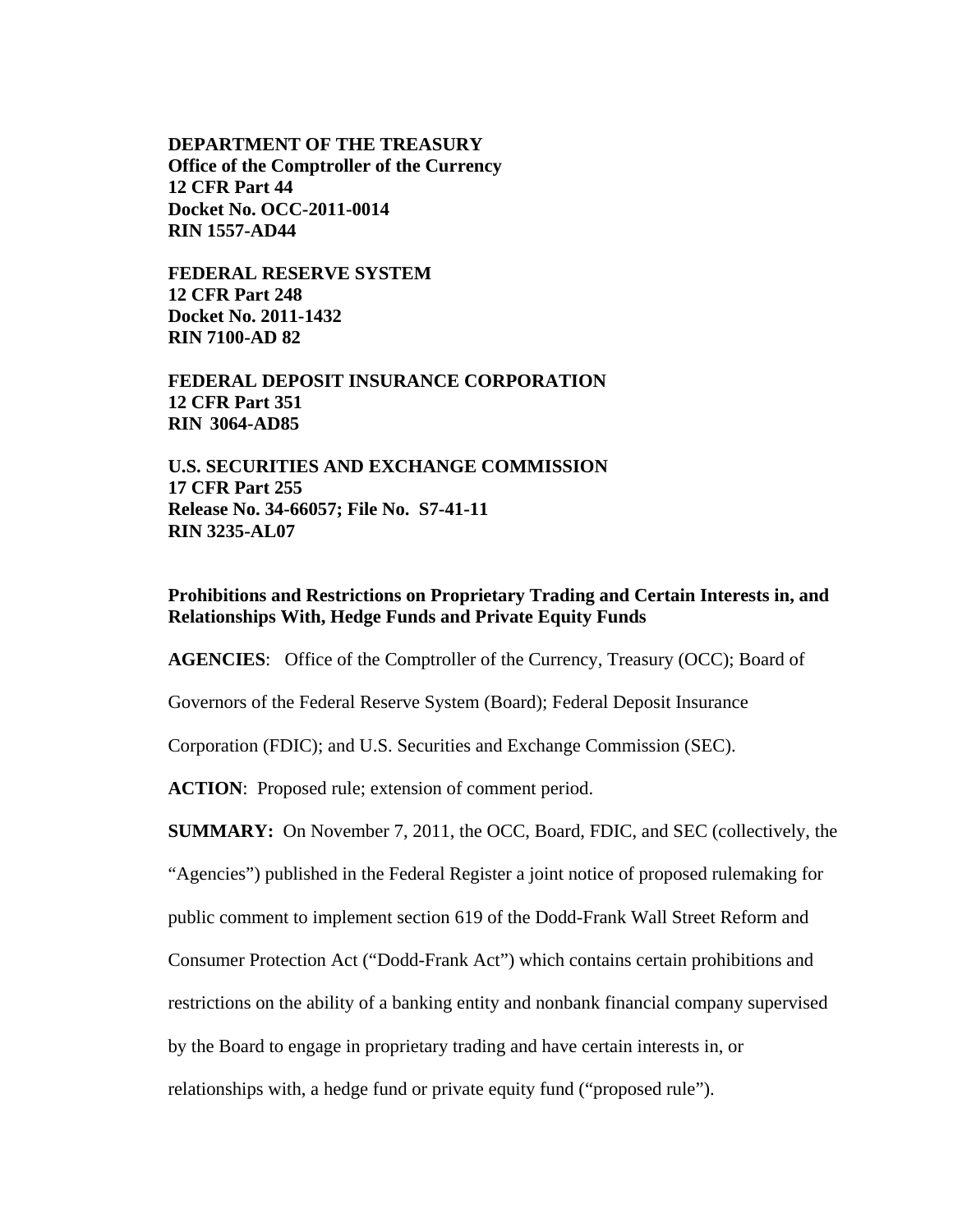Due to the complexity of the issues involved and to facilitate coordination of the rulemaking among the responsible agencies as provided in section 619 of the Dodd-Frank Act, the Agencies have determined that an extension of the comment period until February 13, 2012 is appropriate. This action will allow interested persons additional time to analyze the proposed rules and prepare their comments.

**DATES:** Comments on the proposed rule must be received on or before February 13, 2012.

**ADDRESSES:** You may submit comments by any of the methods identified in the proposed rule.<sup>1</sup> Please submit your comments using only one method.

## **FOR FURTHER INFORMATION CONTACT**:

OCC: Deborah Katz, Assistant Director, or Ursula Pfeil, Counsel, Legislative and Regulatory Activities Division, (202) 874-5090; Roman Goldstein, Senior Attorney, Securities and Corporate Practices Division, (202) 874-5210; Kurt Wilhelm, Director for Financial Markets Group, (202) 874-4660; Stephanie Boccio, Technical Expert for Asset Management Group, or Joel Miller, Group Leader for Asset Management Group, (202) 874-4660, Office of the Comptroller of the Currency, 250 E Street SW., Washington, DC 20219.

Board: Christopher M. Paridon, Counsel, Legal Division, (202) 452-3274; Sean D. Campbell, Deputy Associate Director, Division of Research and Statistics, (202) 452- 3761; David Lynch, Manager, (202) 452-2081, or Jeremy R. Newell, Division of Bank Supervision and Regulation, (202) 452-3239, Board of Governors of the Federal Reserve System, 20th and C Streets, NW., Washington, DC 20551.

 $\overline{a}$ 

 $1$  See 76 FR 68846.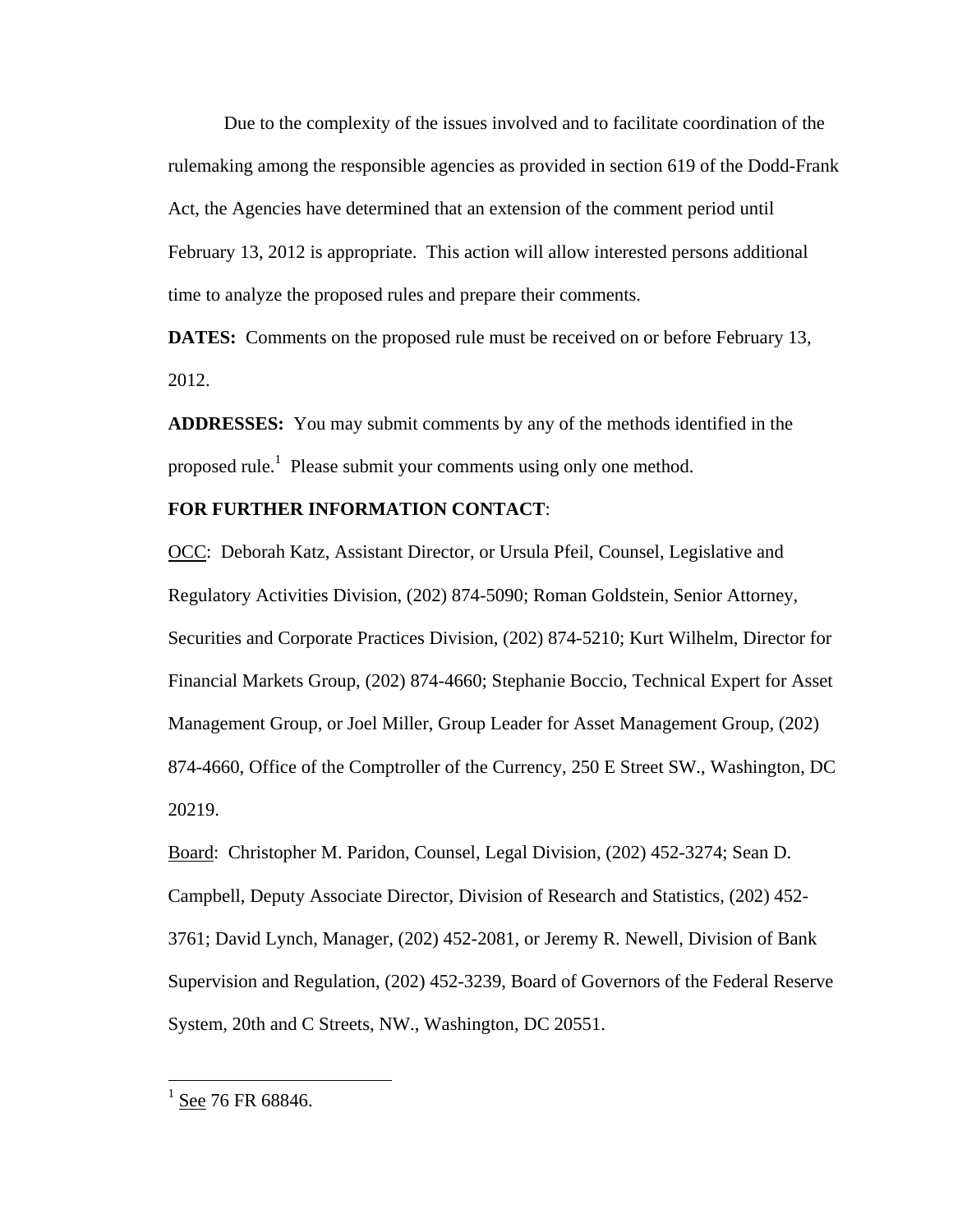FDIC: Bobby R. Bean, Associate Director, Capital Markets (202) 898-6705, or Karl R. Reitz, Senior Capital Markets Specialist, (202) 898-6775, Division of Risk Management Supervision; Michael B. Phillips, Counsel, (202) 898-3581, or Gregory S. Feder, Counsel, (202) 898-8724, Legal Division, Federal Deposit Insurance Corporation, 550 17th Street, NW., Washington, DC 20429-0002.

SEC: Josephine Tao, Assistant Director, Elizabeth Sandoe, Senior Special Counsel, David Bloom, Branch Chief, or Angela Moudy, Attorney Advisor, Office of Trading Practices, Division of Trading and Markets, (202) 551-5720; Daniel S. Kahl, Assistant Director, Tram N. Nguyen, Branch Chief, Michael J. Spratt, Senior Counsel, Paul Schlichting, Senior Counsel, or Parisa Haghshenas, Law Clerk, Office of Investment Adviser Regulation, Division of Investment Management, (202) 551-6787, U.S. Securities and Exchange Commission, 100 F Street NE., Washington, DC 20549.

## **SUPPLEMENTARY INFORMATION:**

On November 7, 2011, the proposed rule was published in the Federal Register.<sup>2</sup> The proposed rule implements section 619 of the Dodd-Frank Act which added a new section 13 to the Bank Holding Company Act of 1956 ("BHC Act") and contains certain prohibitions and restrictions on the ability of a banking entity and nonbank financial company supervised by the Board to engage in proprietary trading and have certain interests in, or relationships with, a hedge fund or private equity fund.

In recognition of the complexities of the issues involved and the variety of considerations involved in its impact and implementation, the Agencies requested that

 $\frac{2 \text{ See } id.}{2 \text{ See } id.}$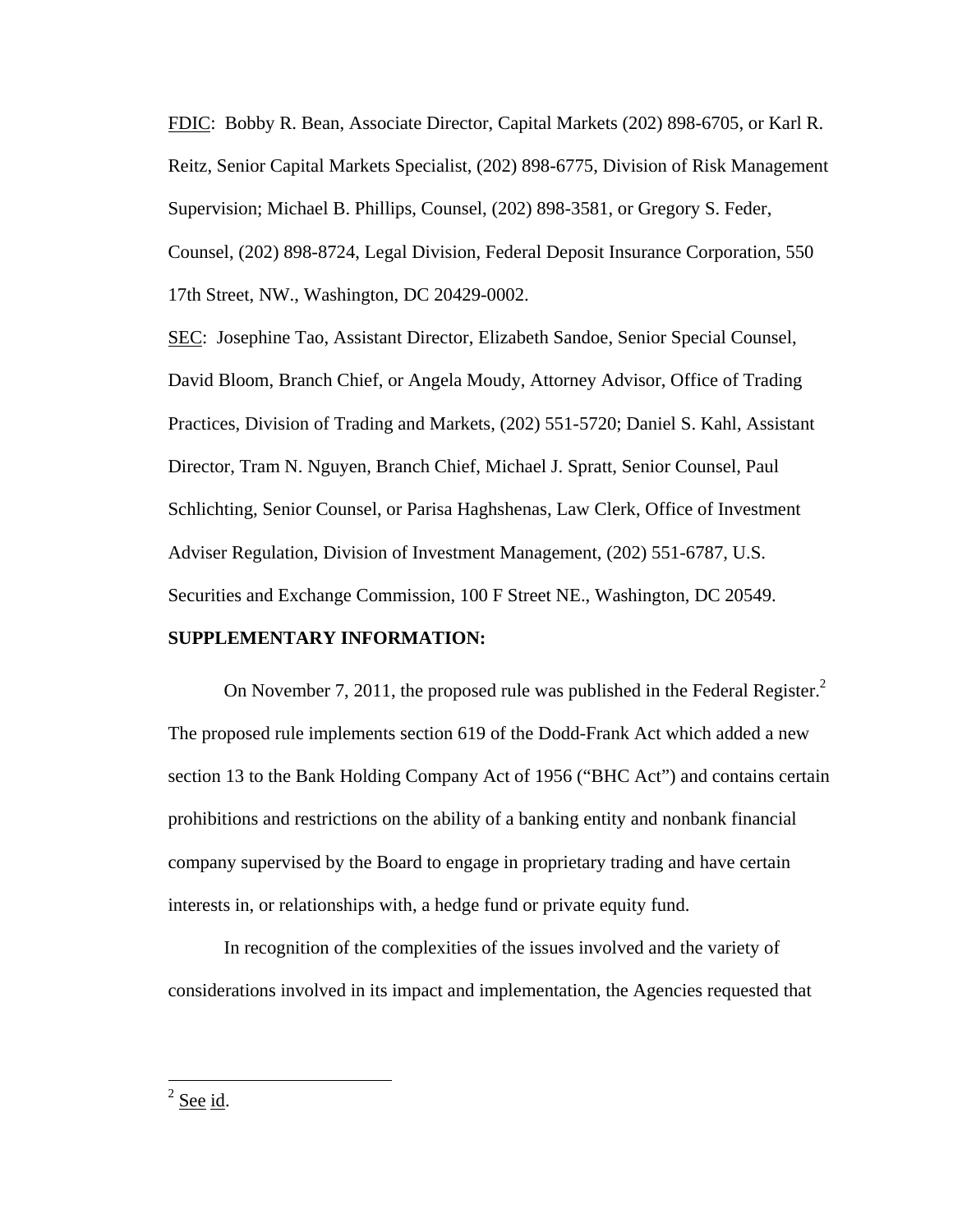commenters respond to numerous questions. The proposed rule stated that the public comment period would close on January 13, 2012.<sup>3</sup>

The Agencies have received requests from the public for an extension of the comment period to allow for additional time for comments related to the provisions of the proposed rule.<sup>4</sup> The Agencies believe that the additional period for comment will facilitate public comment on the provisions of the proposed rule and the questions posed by the Agencies, and coordination of the rulemaking among the responsible agencies as provided in section 619 of the Dodd-Frank Act. Therefore, the Agencies are extending the comment period for the proposed rule from January 13, 2012 to February 13, 2012.

 $\overline{3}$ See id.

 $4$  See, e.g., comment letters to the Agencies from Center for Capital Markets Competitiveness of the U.S. Chamber of Commerce (November 17, 2011); American Bankers Association et al. (November 30, 2011); and Representative Neugebauer et al. (December 20, 2011).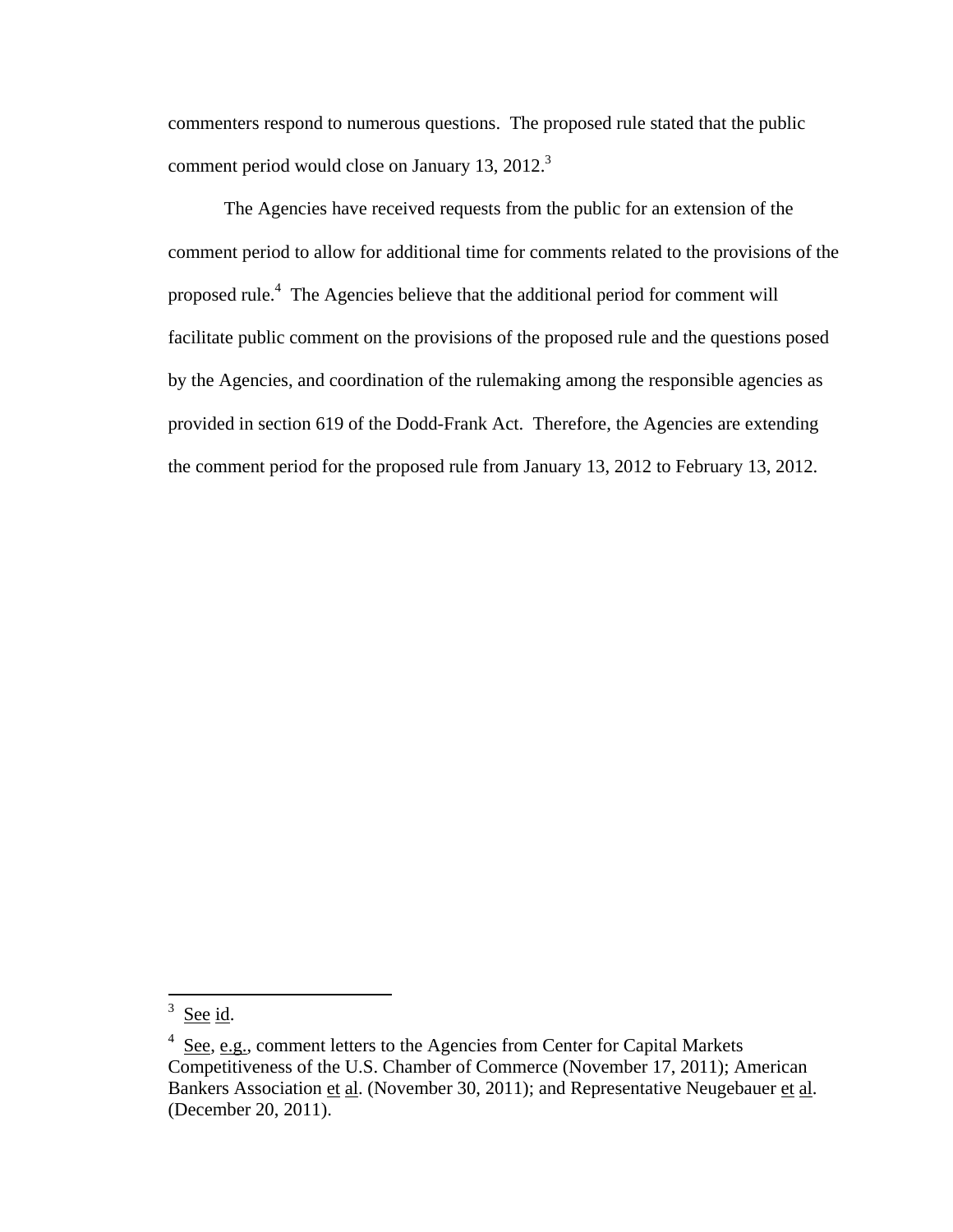[THIS SIGNATURE PAGE RELATES TO THE EXTENSION OF COMMENT PERIOD OF THE PROPOSED RULE IMPLEMENTING SECTION 619 OF THE DODD-FRANK ACT]

Date: 12/22/11

John Walsh Acting Comptroller of the Currency.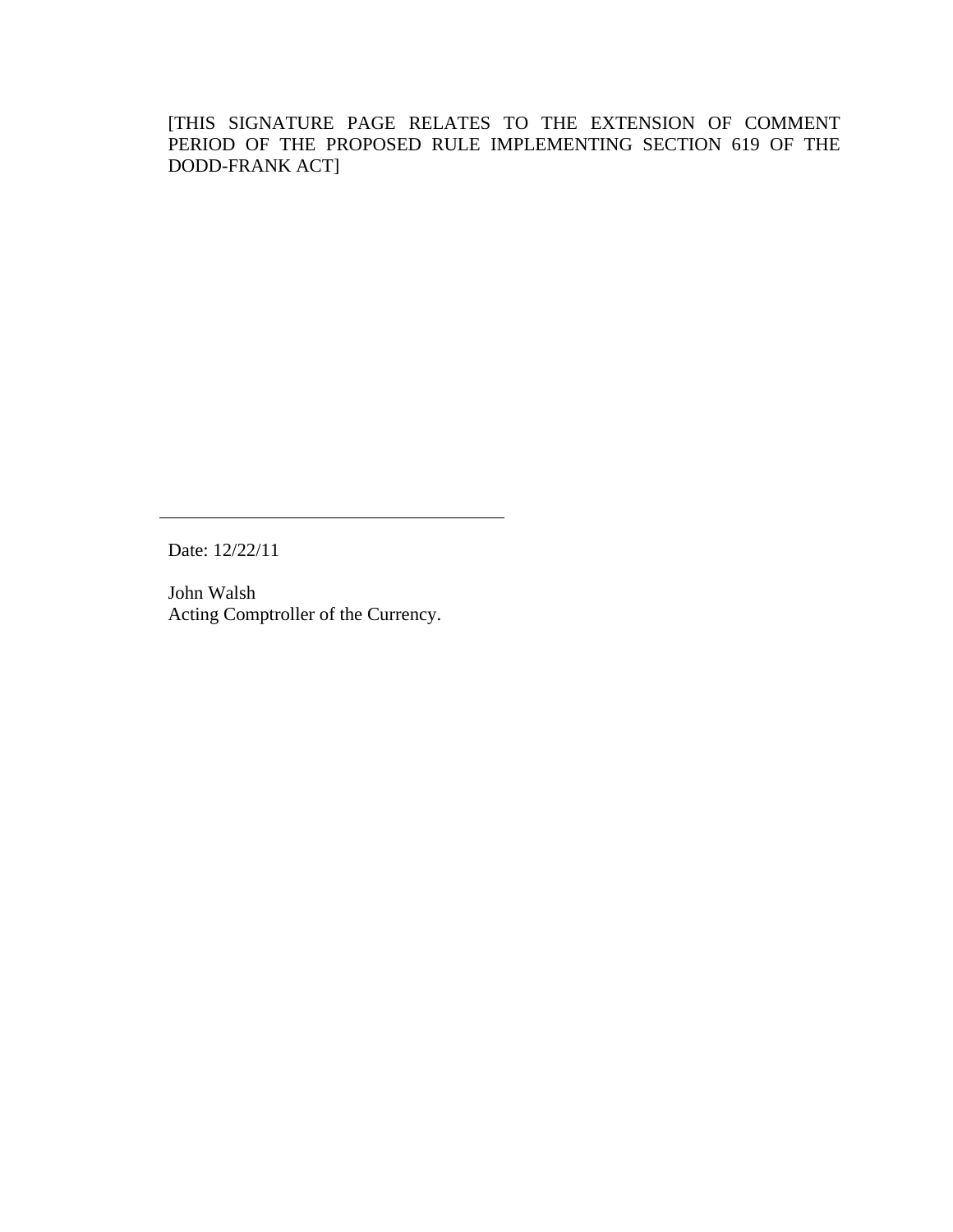[THIS SIGNATURE PAGE RELATES TO THE EXTENSION OF COMMENT PERIOD OF THE PROPOSED RULE IMPLEMENTING SECTION 619 OF THE DODD-FRANK ACT]

By order of the Board of Governors of the Federal Reserve System, acting through the Secretary under delegated authority, December 23, 2011.

Jennifer J. Johnson, Secretary of the Board.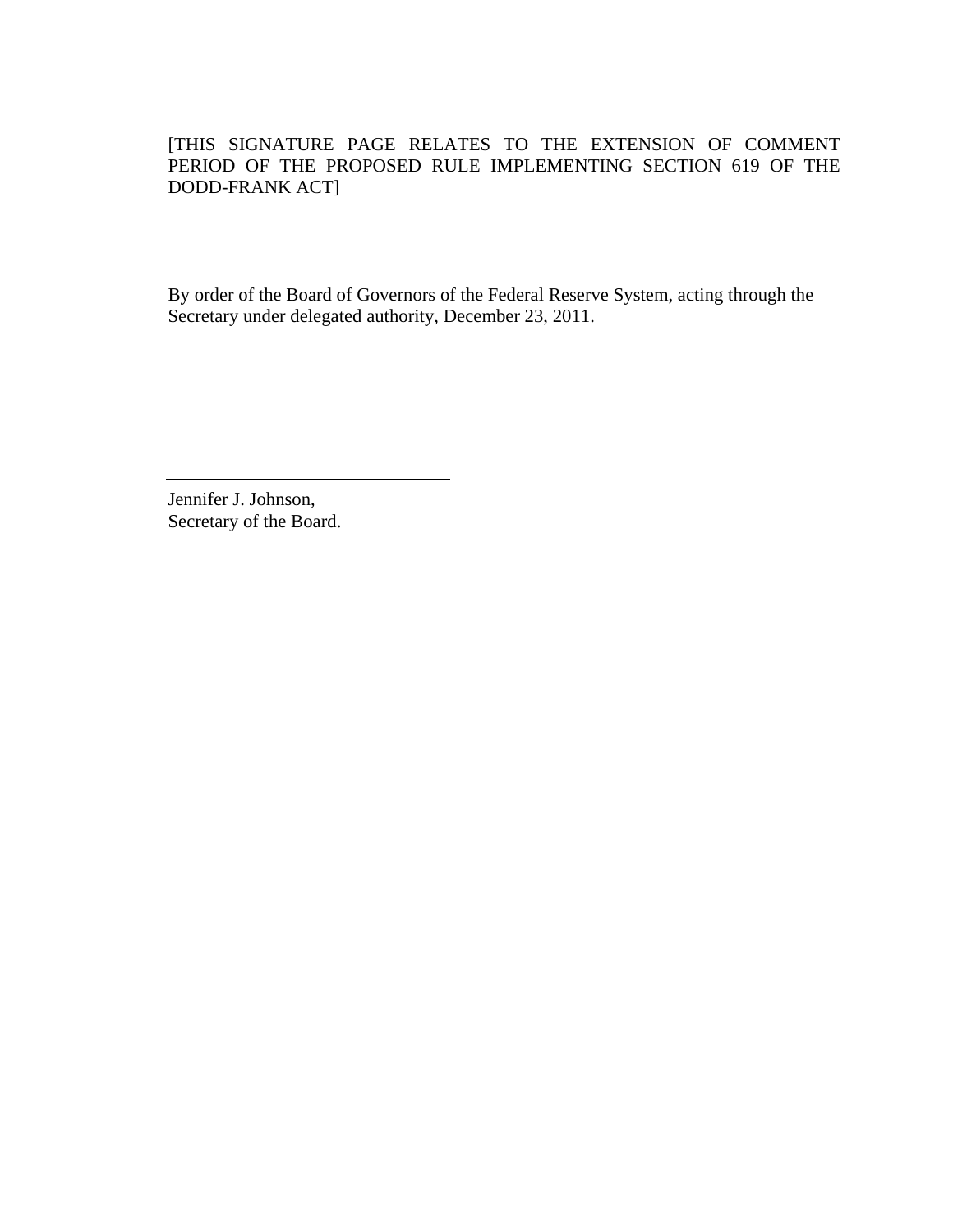[THIS SIGNATURE PAGE RELATES TO THE AMENDED NOTICE OF PROPOSED RULEMAKING ENTITLED "PROHIBTIONS AND RESTRICTIONS ON PROPRIETARY TRADING AND CERTAIN INTERESTS IN, AND RELATIONSHIPS WITH HEDGE FUNDS AND PRIVATE EQUITY FUNDS"]

By delegated authority from the Board of Directors of the Federal Deposit Insurance

Corporation.

FEDERAL DEPOSIT INSURANCE CORPORATION

Robert E. Feldman Executive Secretary